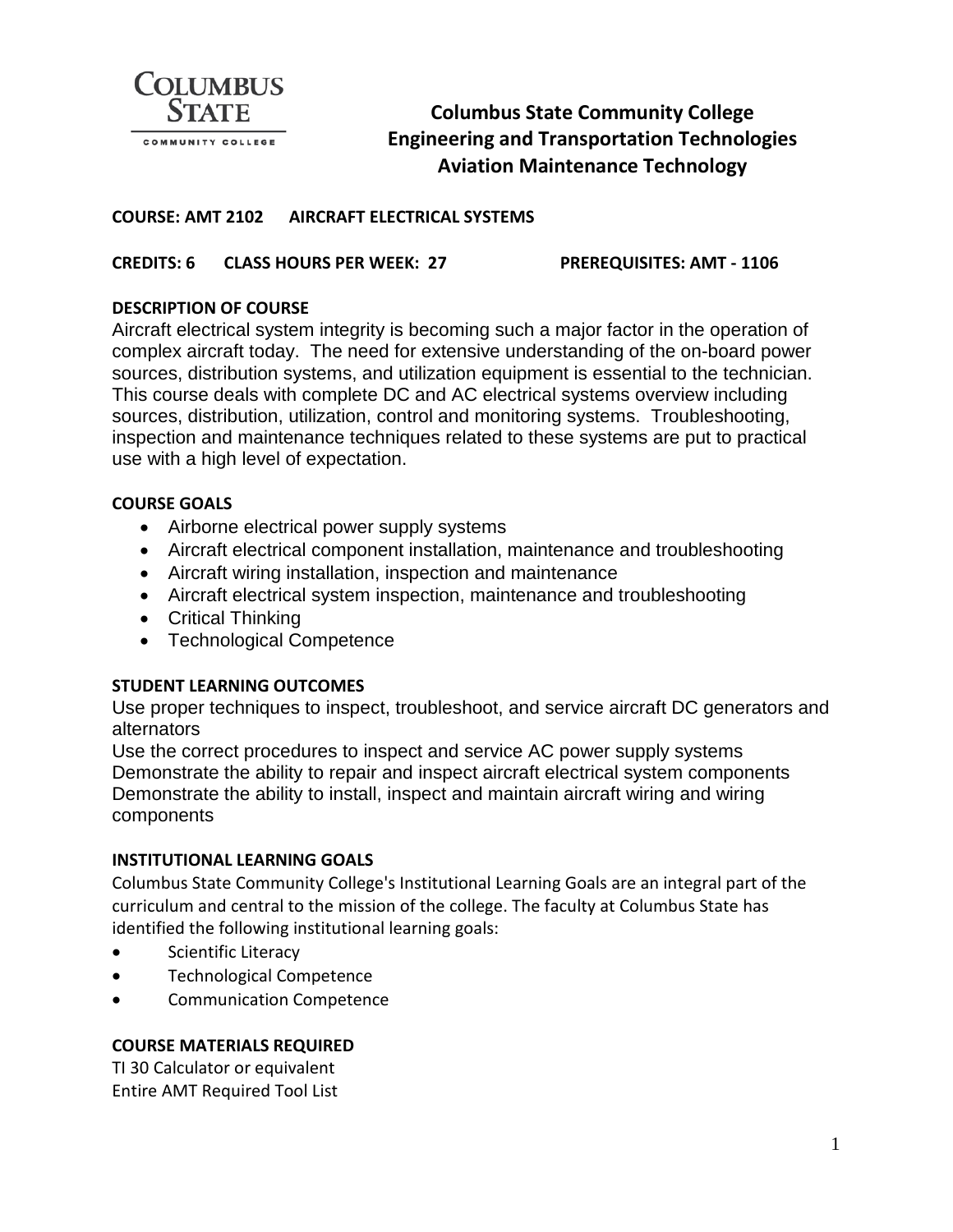## **TEXTBOOKS—REQUIRED AND OPTIONAL READINGS**

Airframe 8083-31 Vol 1 Airframe 8083-31 Vol 2 Airframe Workbook A&P Airframe Test Guide

#### **AVIATION MAINTENANCE TECHNOLOGY SYLLABUS STATEMENTS**

Aviation Maintenance Technology required College Syllabus Statements on **Assessment**, **Participation and Safety**, and **Attendance** can be found at

<http://www.cscc.edu/academics/departments/aviation-maintenance/requirements.shtml> or on the College website –Search 'Aviation'; click on 'Aviation Maintenance'; click on 'Requirements' tab.

#### **SPECIAL COURSE REQUIREMENTS**

Part 147 Para 147.21 (d) (3) and 147.31 (b) state that tests must be given in all subject areas and that the tests given must all be passed.

As students progress through the program, they will be given subject area tests relative to the course subject areas. Students must demonstrate a 70% minimum passing score on every subject test. If a subject area test is failed, the student will be given additional opportunities to pass the subject test. All subject tests must be passed before a certificate of program completion can be issued.

FAA Subject Are Test for this course: **III-Q: Aircraft Electrical Systems V-J: Engine Electrical Systems**

To be awarded a Certificate of Program Completion, in addition to subject area testing, the student must also:

Successfully pass each course required for the certificate. Requirements for passing each course include:

A 70% average evaluation for graded course elements. Instructors determine the weights of course grading.

Successful completion of all required laboratory requirements of the course.

Attendance in compliance with the attendance policy.

Students can pass a course with a grade of "D", however students must have a minimum overall Grade Point Average of 2.0 (out a possible 4.0) to be awarded a certificate of completion. Courses can be repeated to improve grades.

| l Grade Area | Weight | Percentage |  | Project<br>Lab |  | Pass | -<br>$\overline{\phantom{0}}$<br>ra. |
|--------------|--------|------------|--|----------------|--|------|--------------------------------------|
|--------------|--------|------------|--|----------------|--|------|--------------------------------------|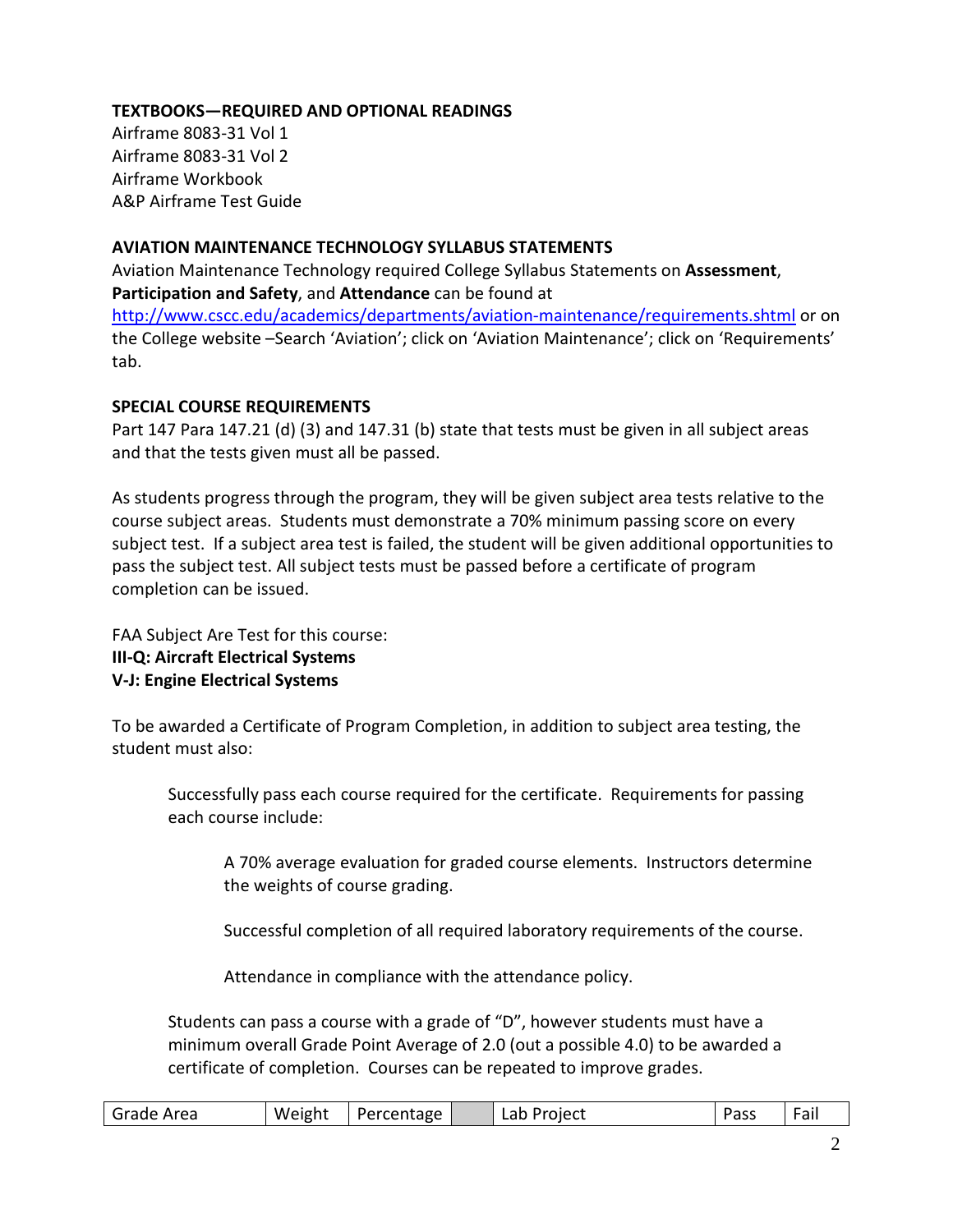|                           |      | Earned |                                                                      |  |
|---------------------------|------|--------|----------------------------------------------------------------------|--|
| <b>Unit Tests</b>         | 60%  |        | DC Generators, Alternators,<br>and Control                           |  |
| Mid-Term                  | 10%  |        | AC Generators, CSD's,<br>IDG's, and Control                          |  |
| Final                     | 15%  |        | Aircraft Wiring and<br>Termination                                   |  |
| Participation &<br>Safety | 10%  |        | <b>Aircraft Electrical Component</b><br><b>Maintenance Practices</b> |  |
| Take-home Test            | 5%   |        | <b>Engine Electrical Systems</b>                                     |  |
| Total                     | 100% |        | <b>Electrical Systems</b><br>Maintenance & Inspection                |  |
| Course Letter Grade       |      |        |                                                                      |  |
|                           |      |        |                                                                      |  |

Student Resources, Rights, and Responsibilities: Columbus State Community College required College Syllabus Statements on College Policies and Student Support Services can be found at [https://www.cscc.edu/academics/syllabus.shtml.](https://www.cscc.edu/academics/syllabus.shtml)

#### **UNITS OF INSTRUCTION – AMT 2102**

| <b>ASSIGNMENT</b>             | <b>LEARNING</b><br><b>OBJECTIVES</b> | <b>ASSESSMENT</b><br><b>METHODS</b> |       | <b>ASSIGNMENTS</b>            |  |  |
|-------------------------------|--------------------------------------|-------------------------------------|-------|-------------------------------|--|--|
| <b>Assignment 1</b><br>Review | AC & DC Theory                       |                                     | Read: | <b>General Text Chapter 3</b> |  |  |
|                               |                                      | Worksheets                          | Labs: | None                          |  |  |